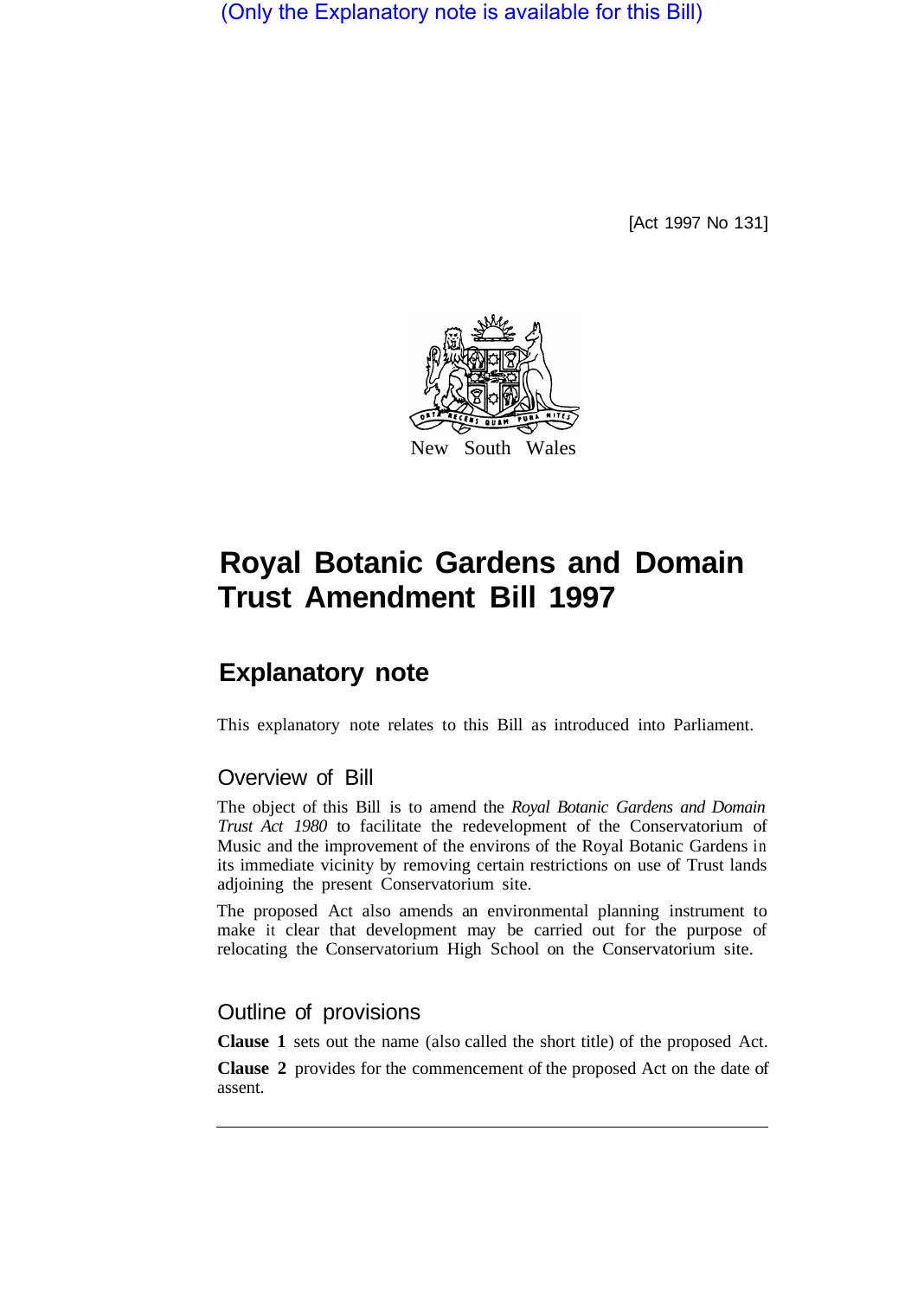Royal Botanic Gardens and Domain Trust Amendment Bill 1997 [Act 1997 No 131]

Explanatory note

**Clause 3** is a formal provision giving effect to the amendments to the *Royal Botanic Gardens and Domain Trust Act 1980* set out in Schedule 1.

**Clause 4** is a formal provision giving effect to the amendment to *Central Sydney Local Environmental Plan 1996* set out in Schedule 2.

**Clause 5** validates anything done or omitted to be done on or after 11 November 1997 and before the date of assent to the proposed Act (such as the lodging and determination of a development application relating to the proposed redevelopment) that could not have been lawfully done unless the amendment made to *Central Sydney Local Environmental Plan 1996* had been in force when it was done or omitted.

#### **Schedule 1 Amendment of Royal Botanic Gardens and Domain Trust Act 1980**

The functions of the Royal Botanic Gardens and Domain Trust are limited by sections 7 and 8 of the Act (which state the principal objects and the powers of the Trust) and other provisions of that Act prohibit the trust from selling or creating long-term interests in any of the Trust lands and otherwise impose restrictions on its dealings with the Trust lands.

**Schedule 1 [1], [2] and [5]**insert a new Part 5 into Schedule 2 to the Act which Part contains a description of the strip of land vested in the Trust and surrounding the Conservatorium site that will be involved in the proposed redevelopment (the affected land) and make consequential amendments to section 4 of the Act so as to allow that land to be dealt with separately from other Trust lands.

**Schedule 1 [3]** and **[4]** suspend any prohibitions or restrictions that would otherwise be imposed by the Act on use of the affected land so as to allow the proposed redevelopment and other improvements to be carried out. However, these amendments also allow such of the affected land as is developed to improve the environs of the Royal Botanic Gardens to be removed from Part 5 of Schedule 2 by a proclamation under section 19 of the Act and again made subject to those prohibitions and restrictions.

Any of the affected land that is needed only for the redevelopment of the Conservatorium will be able to be consolidated with the present Conservatorium site.